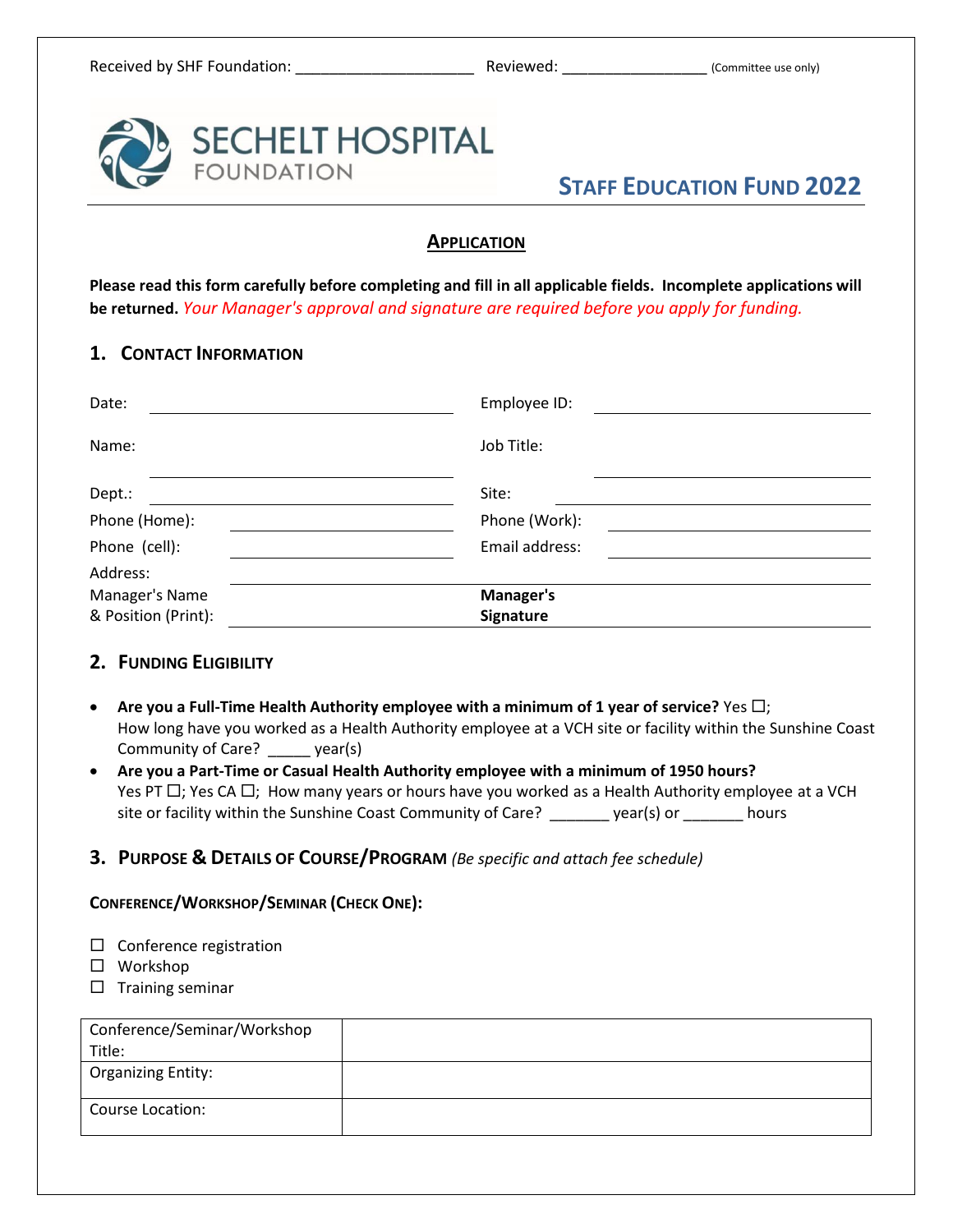#### **CERTIFICATE OR DEGREE PROGRAM (CHECK ONE):**

- $\square$  Prerequisites for course certification
- $\Box$  Diploma Program Specify diploma working towards
- $\Box$  Undergraduate Degree Program -- Specify degree working towards: Bachelor of

| Program Name:                    |  |
|----------------------------------|--|
| Name of School/University:       |  |
| Name of course(s):               |  |
| How many months/years is the     |  |
| certification or degree program? |  |
| Start and end date of course(s)  |  |
| being applied for at this time:  |  |
| Course Location:                 |  |

## **4. COURSE COST & FUNDING INFORMATION**

**What is the total cost of the registration of the course(s) you are applying for this quarter?** \$ 75% of registration or tuition fees only to a maximum of \$1,000 are eligible. Books, examination/recertification fees, travel, accommodation or lost wages are NOT eligible.

**Please check the funding category below that is applicable to your circumstances:**

- **Up to \$1000 annually for professional development** such as conferences, seminars, workshops, diploma programs, course certifications, etc. If approved, the fund will pay up to 75% of the conference or the course registration fee dependent on availability of funds.
- **Up to \$1000 per year for courses in an Undergraduate degree program.** If approved, the fund will pay up to 75% of the course registration fee dependent on availability of funds to a maximum of \$4,000 per degree.

#### *Note the following funding restrictions:*

- Applicant must be currently working in a Health Authority position at a VCH site or facility within the Sunshine Coast Community of Care
- Books, travel, accommodation, professional licensing, recertification, examination fees and lost wages are not eligible for funding.

| Have you applied for (or received) any other education funding/sponsorship for this program/course/ |           |                                                                                                              |  |
|-----------------------------------------------------------------------------------------------------|-----------|--------------------------------------------------------------------------------------------------------------|--|
|                                                                                                     |           | conference from your manager or other available education funds (e.g. Registered Nurses Foundation of B.C.)? |  |
| Yes $\Box$ (Please explain below)                                                                   | No $\Box$ |                                                                                                              |  |

**How much funding do you expect to receive from other sources? \_\_\_\_\_\_\_\_\_\_\_\_\_\_\_\_\_\_**